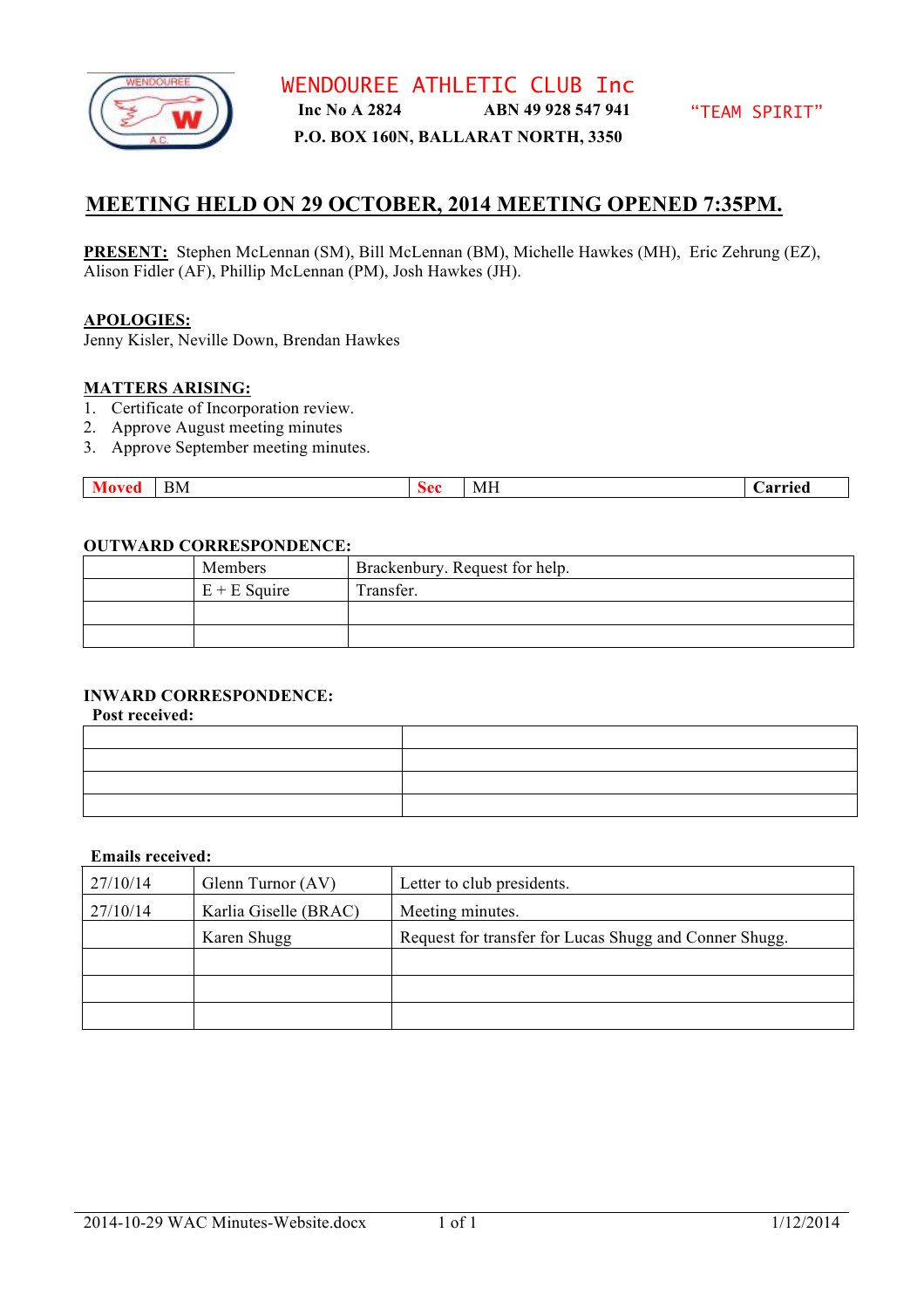## **ACCOUNTS FOR PAYMENT:**

| Item                                   | Amount     |
|----------------------------------------|------------|
| Junior XC. Trophies.                   | 360.00     |
| Brackenbury prizes. (To be confirmed.) | <b>TBC</b> |
|                                        |            |
|                                        |            |
|                                        |            |
|                                        |            |
|                                        |            |
|                                        |            |
|                                        |            |
|                                        |            |
|                                        |            |
| <b>Total</b>                           | \$360      |
|                                        |            |

| $\ddot{\phantom{a}}$ | $-$<br>MF. | <u>ה הצ</u> | $\sim$<br>PМ | $\sim$ $\sim$ $\sim$<br>aг<br>_______ |
|----------------------|------------|-------------|--------------|---------------------------------------|
|                      |            |             |              |                                       |

## **TREASURER'S REPORT:**

- 1. Comment of difficulty deciphering AV statements of member payments.
- 2. Statement as follows.

| еu | $\Delta$<br>$\overline{1}$ | śΩß<br>эсс- | BM. | ırriec |
|----|----------------------------|-------------|-----|--------|
|    |                            |             |     |        |

# **REPORTS:**

#### **FINANCIAL REPORT**: (Alison Fidler)

1. Bendigo Bank term deposit. Due 19/11/14. Currently \$7628.31at 3.35% for six months. Suggest rolling over along with an additional \$4000 from the cheque account. Allison to liaise with bank.

| 3M<br>$\mathbf{r}$<br>◡<br>$\mathbf{z}$<br>. <i>.</i><br><br>. |
|----------------------------------------------------------------|
|----------------------------------------------------------------|

#### **SOCIAL REPORT:** (Michelle Hawkes)

1. Suggest casual social afternoon after a T&F event. New members to meet people.

## **FUNDRAISING REPORT:** (Steve McLennan)

- 1. Cans and bottles. Chocolate. Lull. Alison offer to sell chocolates at work.
- 2. Brackenbury.

**WOADY YALOAK REPORT:** (By Peter Luke.) Nil

## **BRAC REPORT:** (Stephen McLennan)

- 1. Track etiquette discussion.
	- Warm up in lanes one and two.
	- Walking back across track.
- 2. YCW summer runs. Wednesdays 6:60 or 7:00. Approximately 5Km.
- 3. Letter from Bill McLennan.
	- Uniforms, numbers.
	- Invitation athletes identification.
- 4. Rod Griffin. Letter to City of Ballarat re condition of track and track repair.